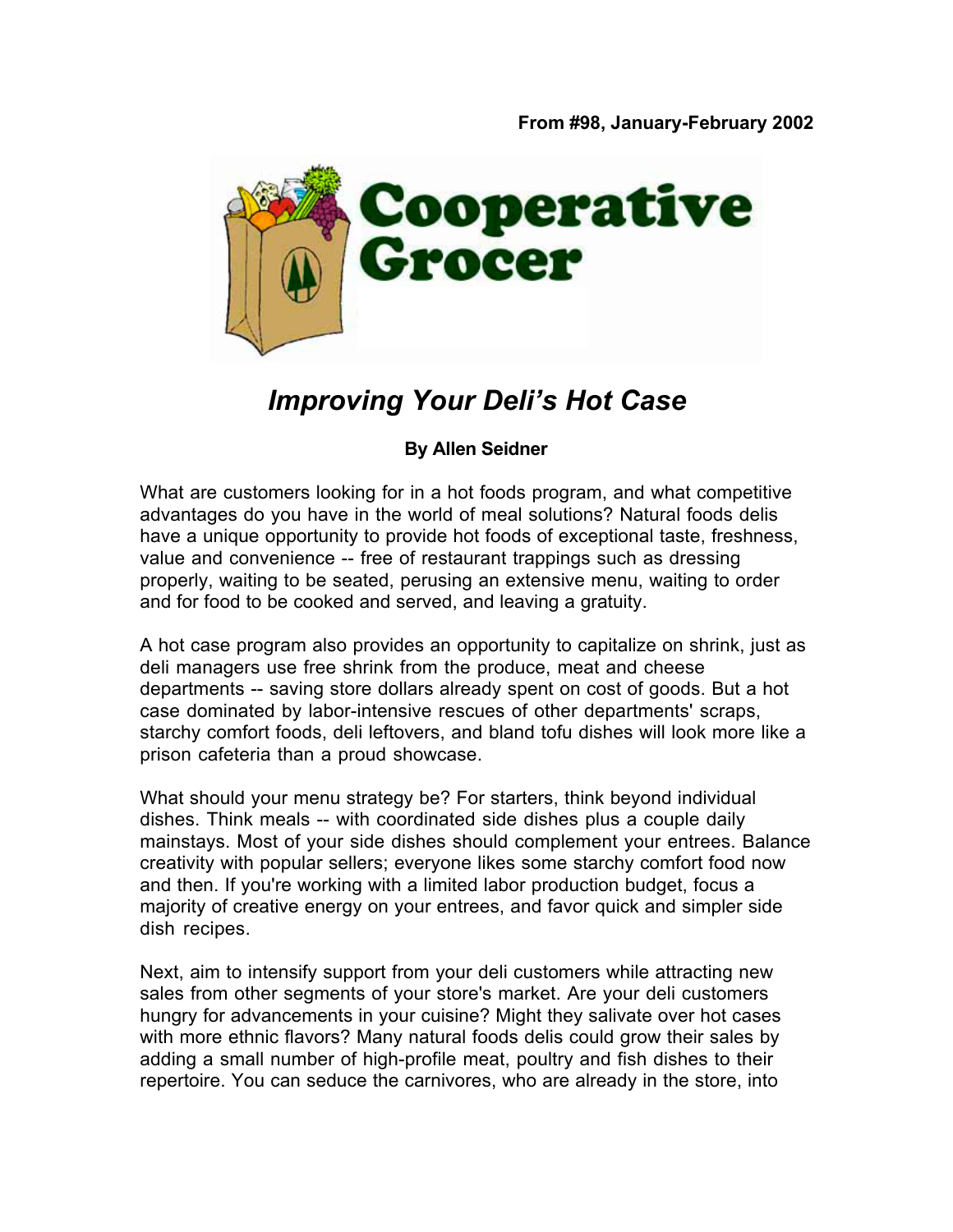trying your amazing vegan dishes by offering recipes incorporating the topquality meat, poultry and seafood products sold elsewhere in the store.

If you have limited customer traffic or have yet to solidify a successful strategy, start with a simple menu plan. Whatever your strategy, create a menu template that sets a "flexible standard" for providing one dish in consistent categories, such as: vegetarian entree, meat, poultry or seafood entree, pizza, pasta, vegetable, bean, grain and potato. As your hot bar cooks advance along their learning curve, you'll be able to progressively broaden the selection of more creative, labor-intensive dishes. (A hot bar layout form you can use is at www.cgin.org/member/C329.asp)

Consider how adopting a more focused menu strategy will grow your program's sales, and design a production schedule that allows for labor to be 25 percent to 33 percent of hot case sales. If, for example, you can sell 55 pounds of hot case food a day at \$5.49 a pound, you'll generate sales of \$305. With an initial labor goal of 33 percent, you can afford a production budget of 10 hours at \$10 an hour.

In this example, you may choose to designate one person responsible for working a full morning shift to prep and produce an entire lunch hot bar, leaving additional prepped but uncooked batches for an evening cook to warm and complete for dinner. With a consistent menu template, a reasonably practiced cook can arrive as late as 7 a.m. and have four hours to prep and cook before unveiling an array of 6-9 dishes for lunch.

How do you avoid common pitfalls while growing into a signature program in your store and in your community? First off, honor and cheer improvements in creativity, consistency, productivity, and sales -- but don't get complacent. Listen to your customers, and be open to fresh ideas in food, theme and marketing, such as: "\$6 Sunday Dinner Deal," "Tuesday Thai Bar," or "Dessert Pizza Bar."

Build upon your successes by documenting and teaching other cooks winning recipes. Strive for consistency in taste and abundance in presentation during the extended mealtime periods. Don't be afraid to waste a few pounds of heatbeaten veggies or crusted rice that cost you minutes and a few dollars to produce in favor of replacing a dish with something fresh, or a clean empty pan. In time, your alluring hot entrees and steady side dishes will have customers phoning to ask about the day's menu. Promote your menu; publish a calendar of featured entrees customers can take to homes and offices. Publishing a menu also adds discipline to your orders and structure to your menu planning!

Bring professionalism to your hot case signage; give every item a laminated computer or neatly printed sign naming the item, its price, and a complete list of ingredients. Don't inconvenience customers by making them responsible for ingredient inquiries, or for matching up hot case items with a menu printed on